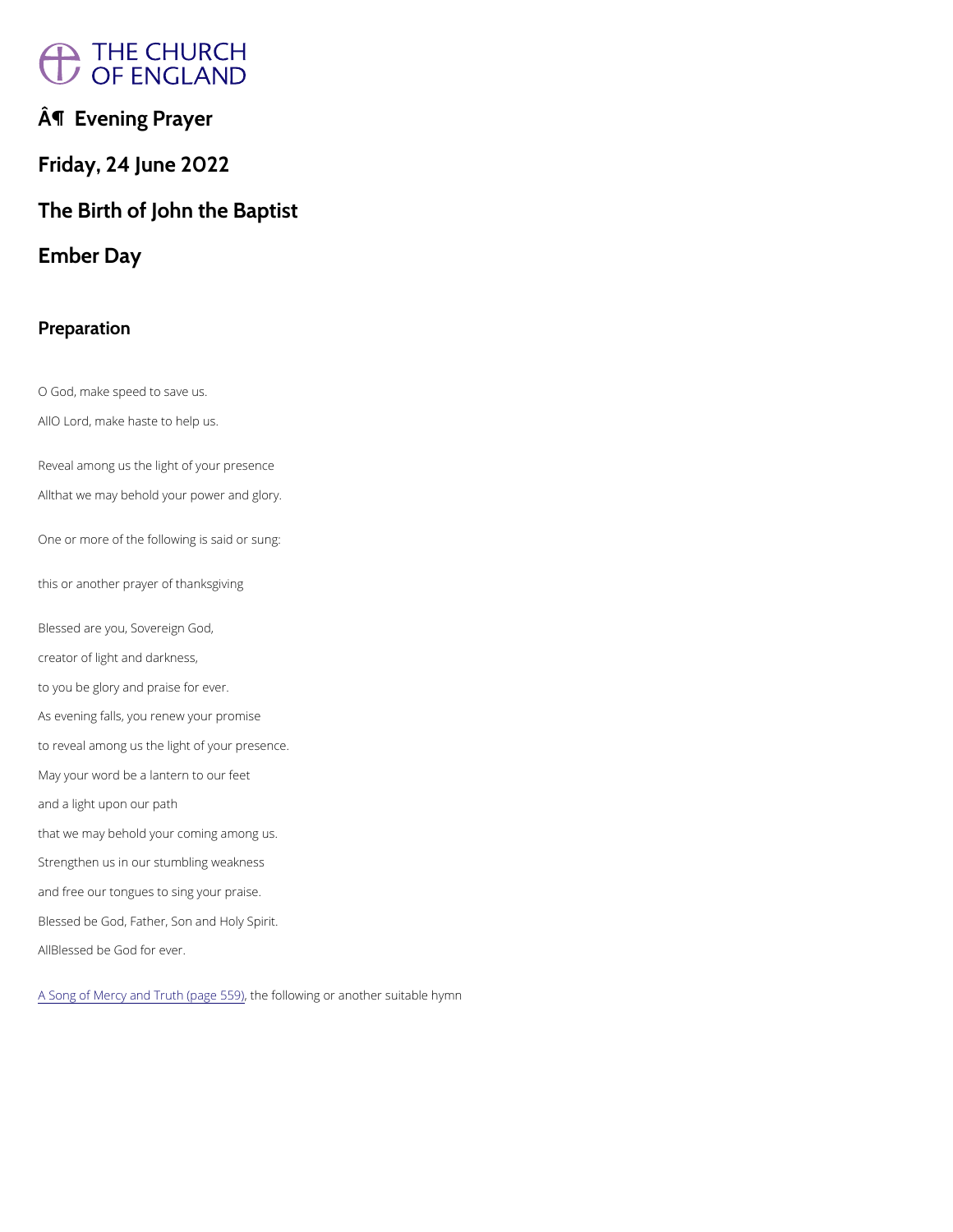Creator of the stars of night, thy peopleâuus everlasting light, O Jesu, Saviour of us all, regard thy servants when they call.

Thou, grieving at the bitter cry of all creation doomed to die, didst come to save a ruined race with healing gifts of heavenly grace.

Thou camest, Bridegroom of the bride, as drew the world to evening-tide, proceeding from a virgin shrine, the Son of Man, yet Lord divine.

At thy great name, exalted now, all knees must bend, all hearts must bow, and things in heaven and earth shall own that thou art Lord and King alone.

To thee, O holy One, we pray our judge in that tremendous day, preserve us, while we dwell below, from every onslaught of the foe.

All praise, eternal Son, to thee, whose advent sets thy people free, whom with the Father we adore, and Spirit blest, for evermore.

Latin, tr: J M Neale

(Tune: LM)

This opening prayer may be said

That this evening may be holy, good and peaceful,

let us pray with one heart and mind.

Silence is kept.

As our evening prayer rises before you, O God,

so may your mercy come down upon us

to cleanse our hearts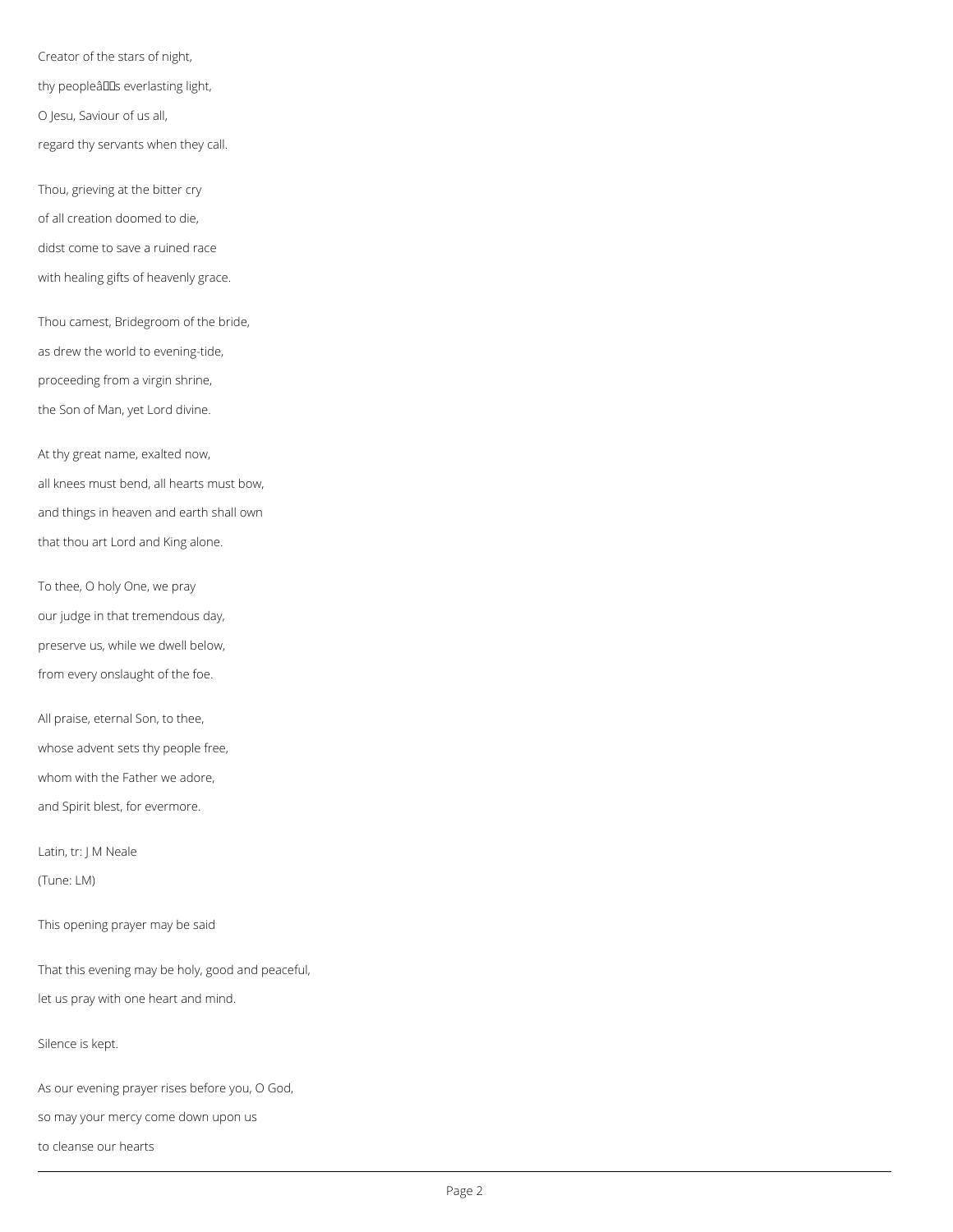and set us free to sing your praise

now and for ever.

AllAmen.

# **The Word of God**

## **Psalmody**

The appointed psalmody is said.

# **Psalm 80**

1 Hear, O Shepherd of Israel, Â â D¦

you that led Joseph like a flock;

2 Shine forth, you that are enthroned upon the cherubim, $\hat{A}$  â $I$ <sup>1</sup>

before Ephraim, Benjamin and Manasseh.

3 Stir up your mighty strength âD¦

and come to our salvation.

4 Turn us again, O God;Â â D<sub>i</sub>

7 You have made us the derision of our neighbours $\hat{A}$  â $II_1$ and our enemies laugh us to scorn.

8 Turn us again, O God of hosts; Â âl

*show the light of your countenance, and we shall be saved.*

5 O Lord God of hosts, Â â D¦

how long will you be angry at your peopleâlls prayer?

6 You feed them with the bread of tears; $\hat{A}$   $\hat{a}$  $\Gamma$ <sub>1</sub>

you give them abundance of tears to drink.

*show the light of your countenance, and we shall be saved.*

9 You brought a vine out of Egypt; Â â D¦

you drove out the nations and planted it.

10 You made room around it,  $\hat{A}$   $\hat{a}$  $I$ <sup>1</sup>

and when it had taken root, it filled the land.

11 The hills were covered with its shadow $\hat{A}$   $\hat{a}$  $I$ <sup>1</sup>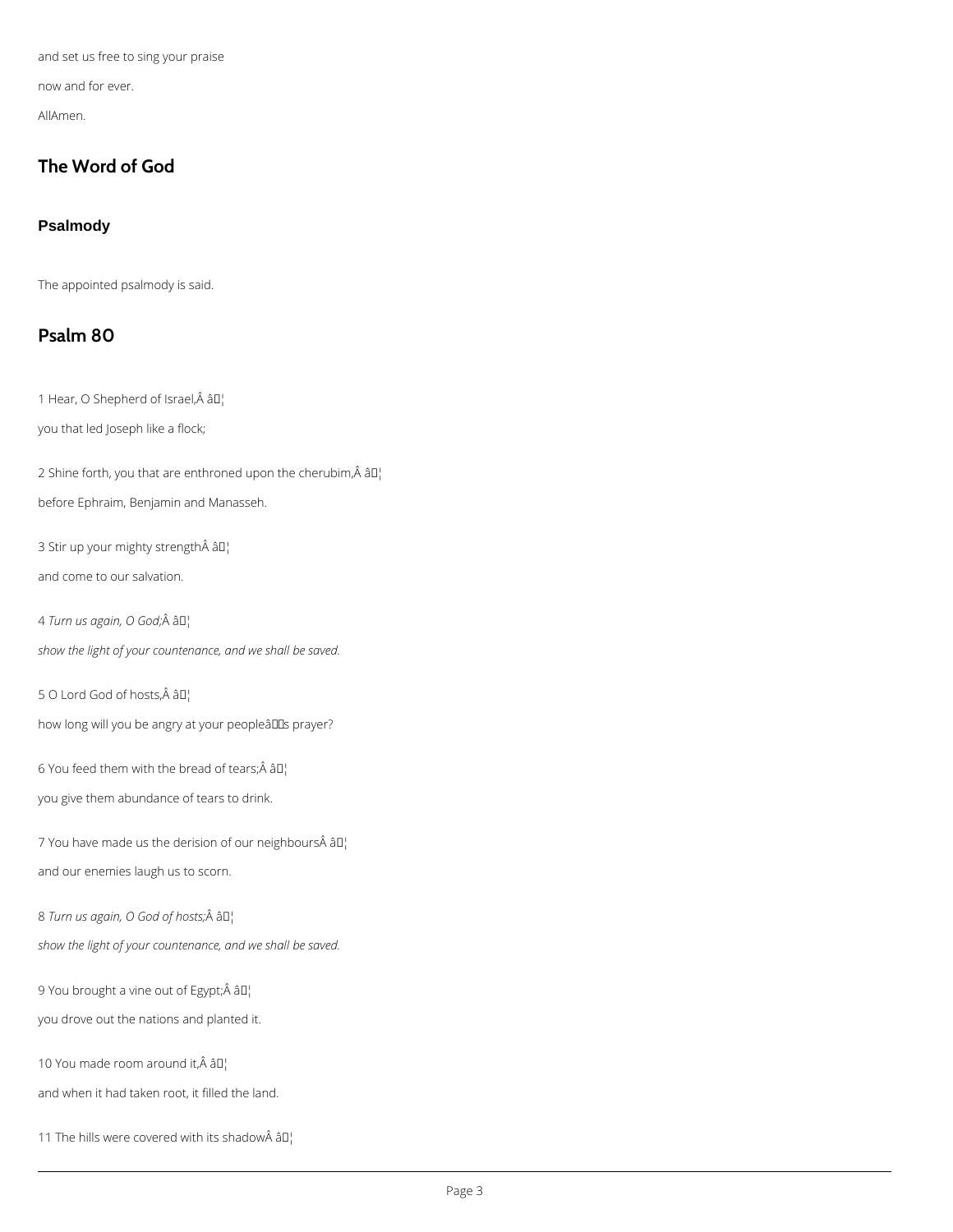and the cedars of God by its boughs.

12 It stretched out its branches to the Sea $\hat{A}$  â $\Box$ and its tendrils to the River.

13 Why then have you broken down its wall, $\hat{A}$  â $\mathbb{I}^1$ so that all who pass by pluck off its grapes?

14 The wild boar out of the wood tears it off, $\hat{A}$  â $\Box$ and all the insects of the field devour it.

15 Turn again, O God of hosts,  $\hat{A}$  â $\Box$ 

16 Cherish this vine which your right hand has planted, $\hat{A}$  â $\Box$ and the branch that you made so strong for yourself.

17 Let those who burnt it with fire, who cut it down, $\hat{A}$  â $\Box$ perish at the rebuke of your countenance.

18 Let your hand be upon the man at your right hand, $\hat{A}$   $\hat{a}$  $\Gamma$ ! the son of man you made so strong for yourself.

look down from heaven and behold;

19 And so will we not go back from you; $\hat{A}$  â $I$ ] give us life, and we shall call upon your name.

20 Turn us again, O Lord God of hosts; Â â $\mathbb{I}^1$ *show the light of your countenance, and we shall be saved.*

Faithful shepherd of your people, as we look for the light of your countenance, restore in us the image of your glory and graft us into the risen life of your Son, Jesus Christ our Lord.

# **Psalm 82**

Refrain: Arise, O God, and judge the earth.

1 God has taken his stand in the council of heaven; $\hat{A}$  â $\Box$ 

in the midst of the gods he gives judgement: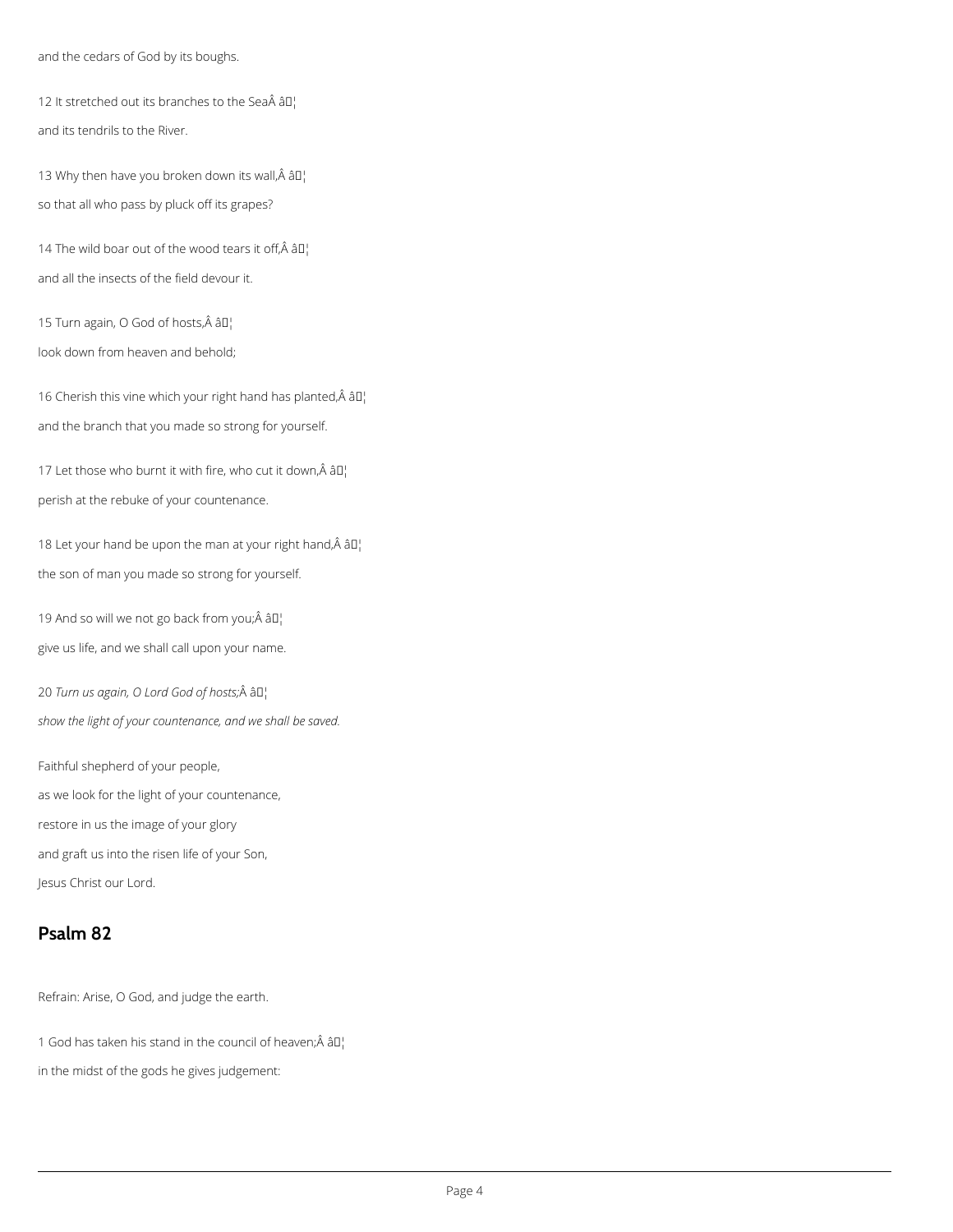2 â $ID$ How long will you judge unjustly $\partial I$ and show such favour to the wicked?

3 âDDYou were to judge the weak and the orphan $\hat{a}$   $\hat{a}$ <sup>1</sup> defend the right of the humble and needy;

4 âDD Rescue the weak and the poor; $\hat{\mathcal{B}}$   $\Box$ deliver them from the hand of the wicked. A R

5 âDIThey have no knowledge or wisdom;

they walk on still in darkness: $\hat{A}$  â $I$ ]

6 â $I$ III herefore I say that though you are gods $\partial I$ and all of you children of the Most High,

7 â $IDN$ evertheless, you shall die like mortals $\mathbb{\hat{A}}\mathbb{U}$ and fall like one of their princes.âDD

8 Arise, O God and judge the earth, $\hat{A}$  â $\Box$ 

all the foundations of the earth are shaken.

for it is you that shall take all nations for your possession.

Refrain: Arise, O God, and judge the earth.

God our deliverer,

when the foundations are shaken

and justice has departed,

defend the poor and needy

and give your people strength to fight all wrong

in the name of your Son, Jesus Christ our Lord.

Each psalm or group of psalms may end with

AllGlory to the Father and to the Son

and to the Holy Spirit;

as it was in the beginning is now

and shall be for ever. Amen.

If there are two Scripture readings, the first may be read here, or both may be read after the canticle.

## **Malachi 4**

See, the day is coming, burning like an oven, when all the arrogant and all evildoers will be stubble; the day that comes shall burn them up, says the Lord of hosts,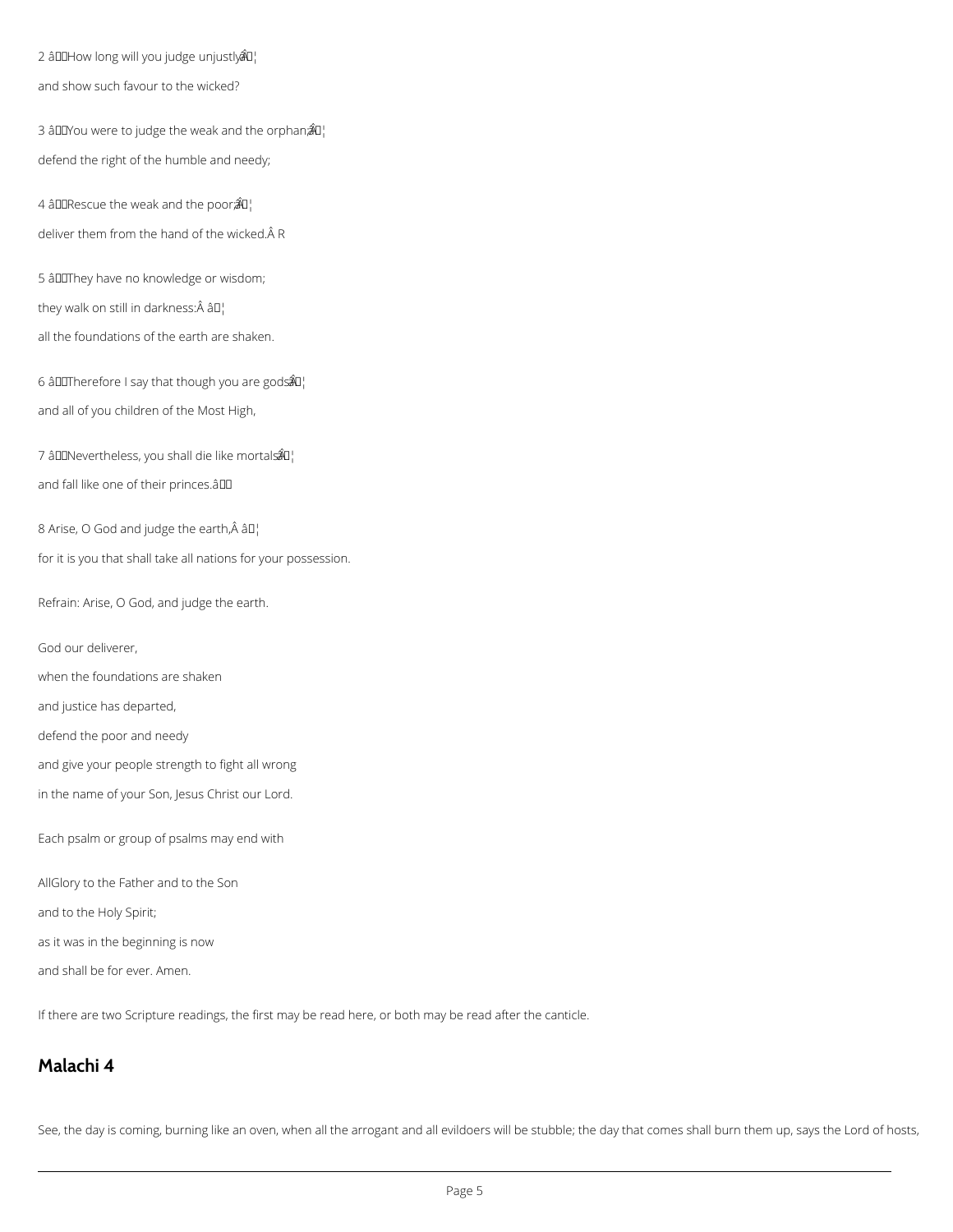so that it will leave them neither root nor branch. But for you who revere my name the sun of righteousness shall rise, with healing in its wings. You shall go out leaping like calves from the stall. And you shall tread down the wicked, for they will be ashes under the soles of your feet, on the day when I act, says the Lord of hosts.

Remember the teaching of my servant Moses, the statutes and ordinances that I commanded him at Horeb for all Israel.

Lo, I will send you the prophet Elijah before the great and terrible day of the Lord comes. He will turn the hearts of parents to their children and the hearts of children to their parents, so that I will not come and strike the land with a curse.

## Canticle

The following, or another suitable canticle, may be said or sung

## Refrain:

AllSurely I am coming soon.

Amen. Come, Lord Jesus!

1âDDBehold, I am coming soonâDD, says the Lord,

 $\hat{a}$ IIand bringing my reward with mâ $\hat{a}$ ]

to give to everyone according to their deeds.

2â $\Box$  am the Alpha and the Omega, the first and the last $\Box$ the beginning and the end. $\hat{a}$ 

3Blessed are those who do Godâllas commandments, that they may have the right to the tree of life,  $\partial \mathbb{I}^1$ 

and may enter into the city through the gates.

4â $\Box$ , Jesus, have sent my angel to yo â $\Box$ 

with this testimony for all the churches.

5â $\Box$  am the root and the offspring of Davi $\Box$ 

I am the bright morning star.  $\hat{a}$ 

6âDDCome!âDD say the Spirit and the Brâdle;

âDDCome!âDD let each hearer reply.

7Come forward, you who are thirsty, âD!

let those who desire take the water of life as a gift.

Revelation 22.12-14, 16, 17

AllTo the One who sits on the throne and to the Lamb  $\partial \Pi$ .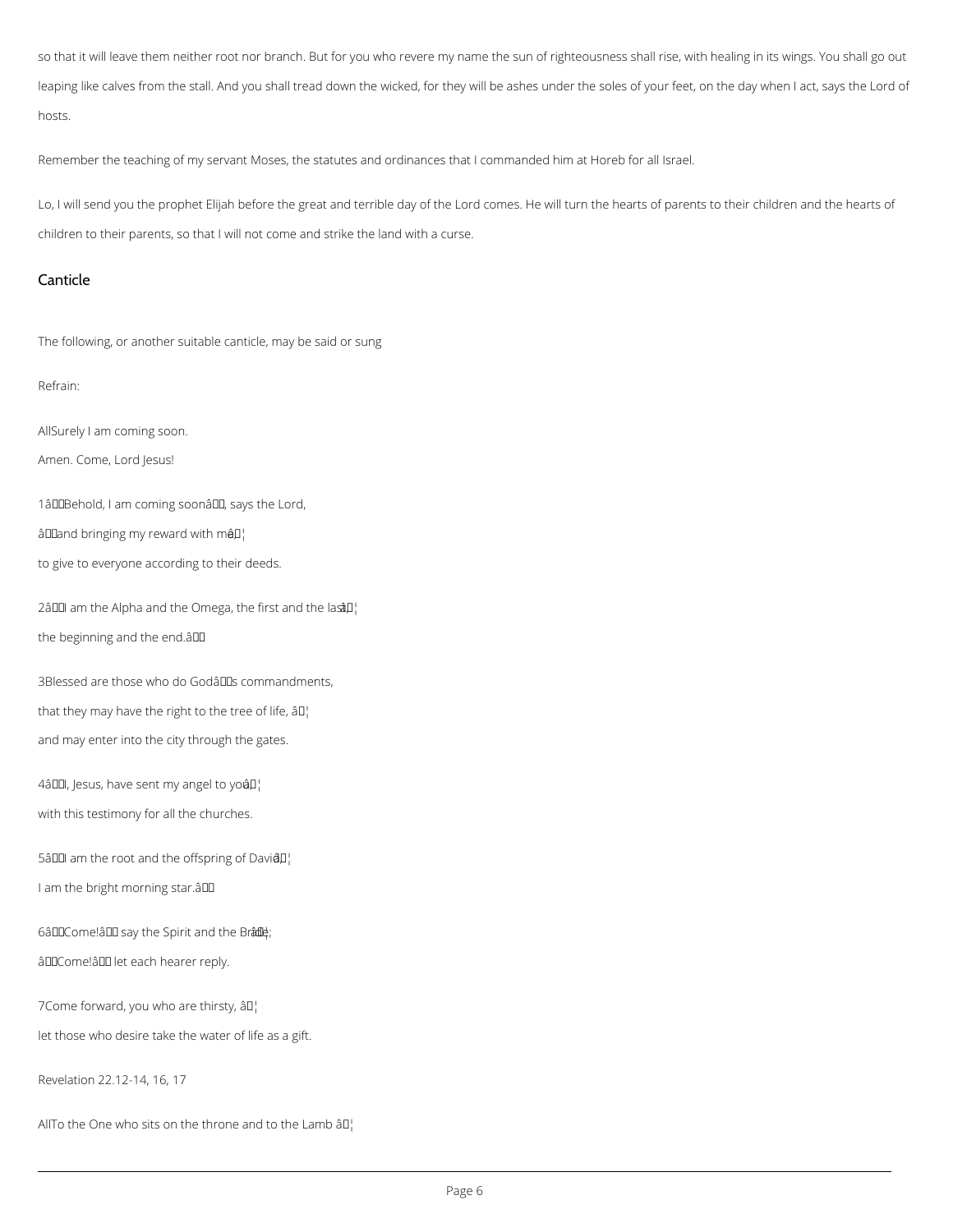be blessing and honour and glory and might,

for ever and ever. Amen.

AllSurely I am coming soon.

Amen. Come, Lord Jesus!

## Scripture Reading

One or more readings appointed for the day are read.

The reading(s) may be followed by a time of silence.

## **Matthew 11.2-19**

When John heard in prison what the Messiah was doing, he sent word by his disciples and said to him, âQQAre you the one who is to come, or are we to wait for another?ând Jesus answered them, ând and tell John what you hear and see: the blind receive their sight, the lame walk, the lepers are cleansed, the deaf hear, the dead are raised, and the poor have good news brought to them. And blessed is anyone who takes no offence at me.âll

As they went away, Jesus began to speak to the crowds about John: âDDWhat did you go out into the wilderness to look at? A reed shaken by the wind? What then did you go out to see? Someone dressed in soft robes? Look, those who wear soft robes are in royal palaces. What then did you go out to see? A prophet? Yes, I tell you, and more than a prophet. This is the one about whom it is written,

âDDSee, I am sending my messenger ahead of you,

 $\hat{A}$   $\hat{A}$  who will prepare your way before  $\hat{A}$  you. $\hat{a}$  $\Pi$ 

Truly I tell you, among those born of women no one has arisen greater than John the Baptist; yet the least in the kingdom of heaven is greater than he. From the days of John the Baptist until now the kingdom of heaven has suffered violence, and the violent take it by force. For all the prophets and the law prophesied until John came; and if you are willing to accept it, he is Elijah who is to come. Let anyone with ears listen!

âDIBut to what will I compare this generation? It is like children sitting in the market-places and calling to one another,

âDDWe played the flute for you, and you did not dance;

 $\hat{A}$   $\hat{A}$  we wailed, and you did not mourn.âll

For John came neither eating nor drinking, and they say, âLLHe has a demonâLL; the Son of Man came eating and drinking, and they say, âLLLook, a glutton and a drunkard, a friend of tax-collectors and sinners! all Yet wisdom is vindicated by her deeds. all

A suitable song or chant, or a responsory in this or another form, may follow

My soul is waiting for you, O Lord:

in your word is my hope.

AllMy soul is waiting for you, O Lord:

in your word is my hope.

There is forgiveness with you,

so that you shall be feared.

AllIn your word is my hope.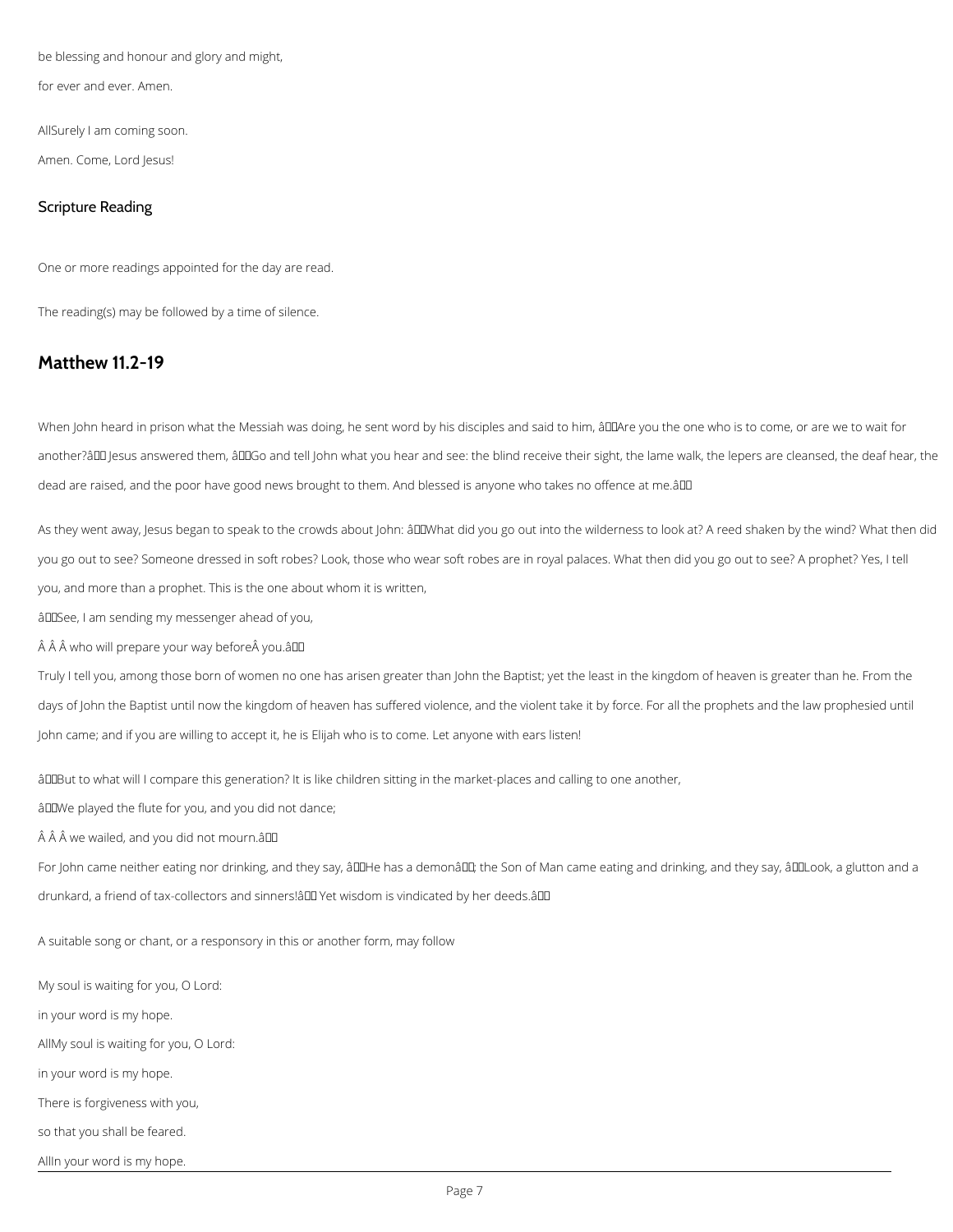Glory to the Father and to the Son and to the Holy Spirit. AMY soul is waiting for you, O Lord: in your word is my hope.

from Psalm 130

## Â

Gospel Canticle

The Magnificat (The Song of Mary) his normally obtainids, t'osr Glorm gy (phaegs a 6d 9)

All The child born of Elizabeth is more than a prophet, for he will proclaim the way of the Lord.

Refrain:

 $2F$ rom this day all generations wa $\mathbb{F}^N$  call me blessed; the Almighty has done great things for me and holy is his name.

 $3He$  has mercy on those  $w\hat{a}F\hat{b}$  fear him, from generation to generation.

 $4He$  has shown strength  $\hat{a}$ <sup>w™t</sup>th his arm and has scattered the proud in their conceit,

 $5C$  asting down the mighty fro $\hat{\mathbf{n}}^{\text{m}}$ their thrones and lifting up the lowly.

 $6H$ e has filled the hungry wat $TH$  good things

1My soul proclaims the greatness of the Lord, my spirit rejoices in Goad<sup>TM</sup>mhy Saviour; he has looked with favour on his lowly servant.

and sent the rich away empty.

 $7$ He has come to the aid of h $\hat{a}$ s<sup>TM</sup>s'ervant Israel,

to remember his promise of mercy,

 $8T$  he promise made to ou $\hat{a}^{T M}$ a'n cestors,

to Abraham and his children for ever.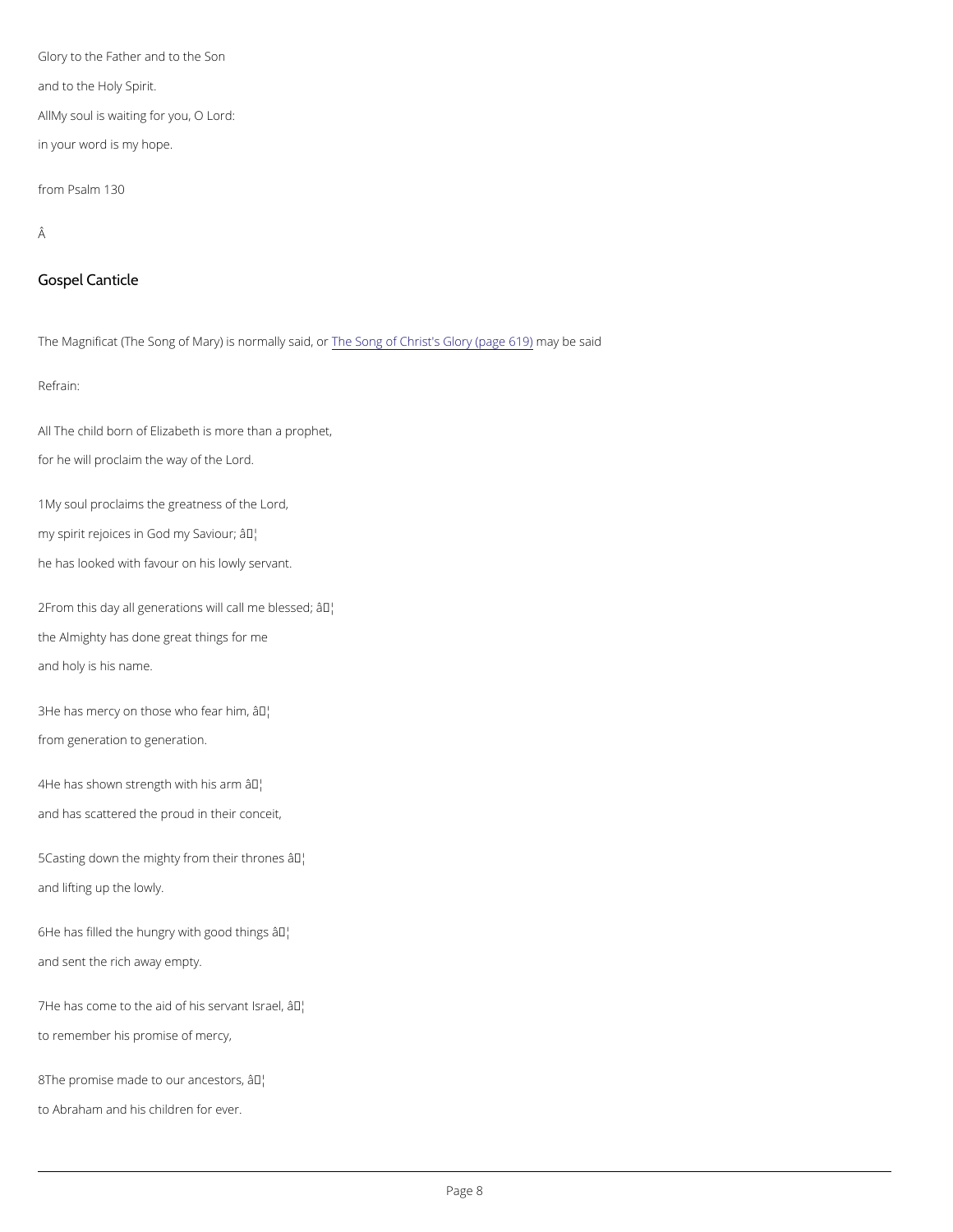#### Luke 1.46-55

AllGlory to the Father and to the Son

and to the Holy Spirit;

as it was in the beginning is now

and shall be for ever. Amen.

## Refrain:

All The child born of Elizabeth is more than a prophet, for he will proclaim the way of the Lord.

# **Prayers**

Thanksgiving may be made for the day.

Intercessions are offered

¶ for peace

 $\hat{A}$  for individuals and their needs

These responses may be used

Lord, in your mercy

hear our prayer

## (or)

Lord, hear us.

Lord, graciously hear us.

Silence may be kept.

The Collect of the day is said

Almighty God,

by whose providence your servant John the Baptist

 $\hat{A}$  $\hat{A}$  $\hat{A}$  $\hat{A}$  $\hat{A}$  $\hat{A}$  was wonderfully born,

and sent to prepare the way of your Son our Saviour

by the preaching of repentance:

lead us to repent according to his preaching

and, after his example,

constantly to speak the truth, boldly to rebuke vice,

and patiently to suffer for the truth's sake;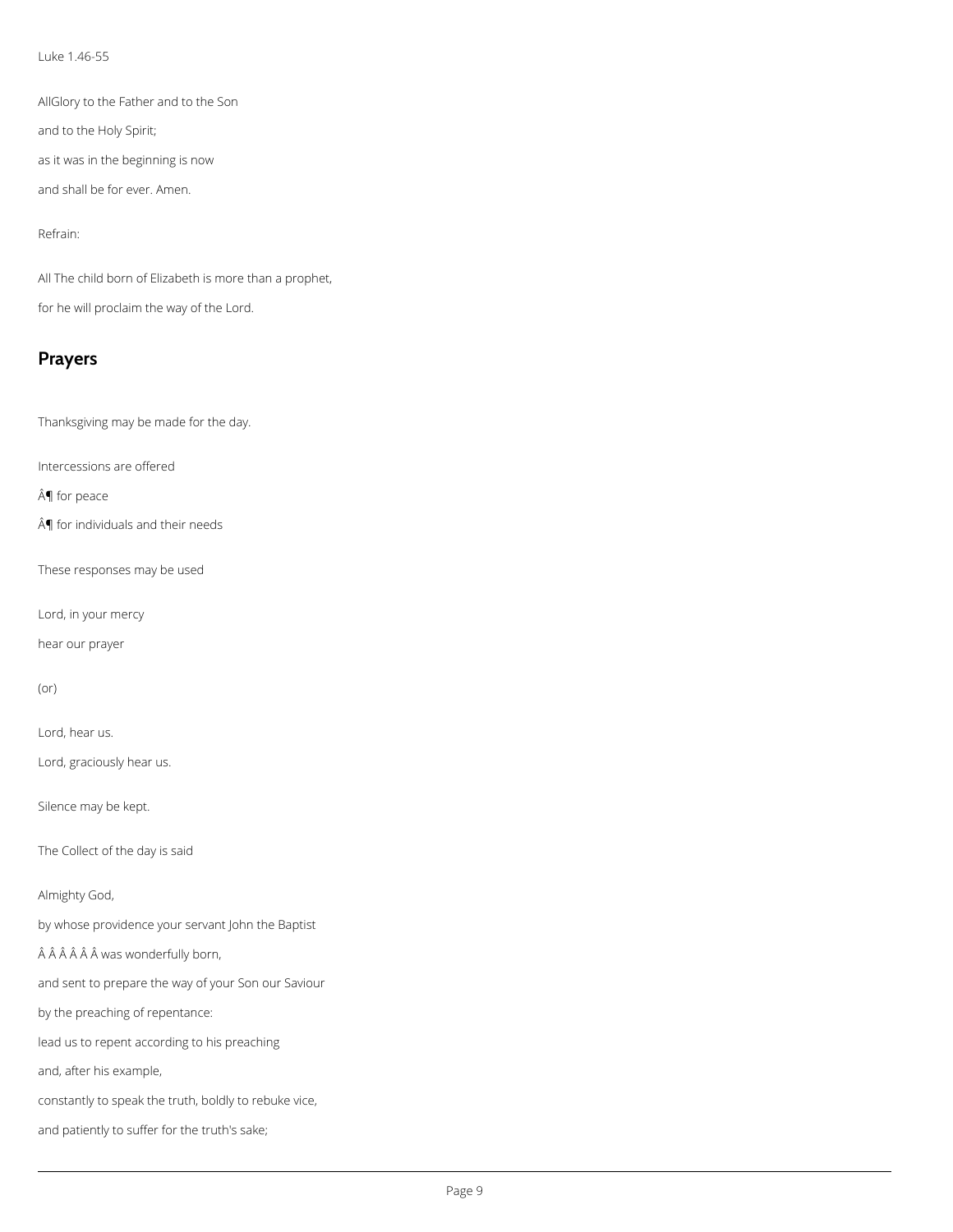through Jesus Christ your Son our Lord,

who is alive and reigns with you,

in the unity of the Holy Spirit,

one God, now and for ever.

AllAmen.

The Lordâllas Prayer is said

Awaiting his coming in glory,

as our Saviour taught us, so we pray

AllOur Father in heaven,

hallowed be your name,

your kingdom come,

your will be done,

on earth as in heaven.

Give us today our daily bread.

Forgive us our sins

as we forgive those who sin against us.

Lead us not into temptation

but deliver us from evil.

For the kingdom, the power,

and the glory are yours

now and for ever.

Amen.

(or)

Awaiting his coming in glory,

let us pray with confidence as our Saviour has taught us

AllOur Father, who art in heaven,

hallowed be thy name;

thy kingdom come;

thy will be done;

on earth as it is in heaven.

Give us this day our daily bread.

And forgive us our trespasses,

as we forgive those who trespass against us.

And lead us not into temptation;

but deliver us from evil.